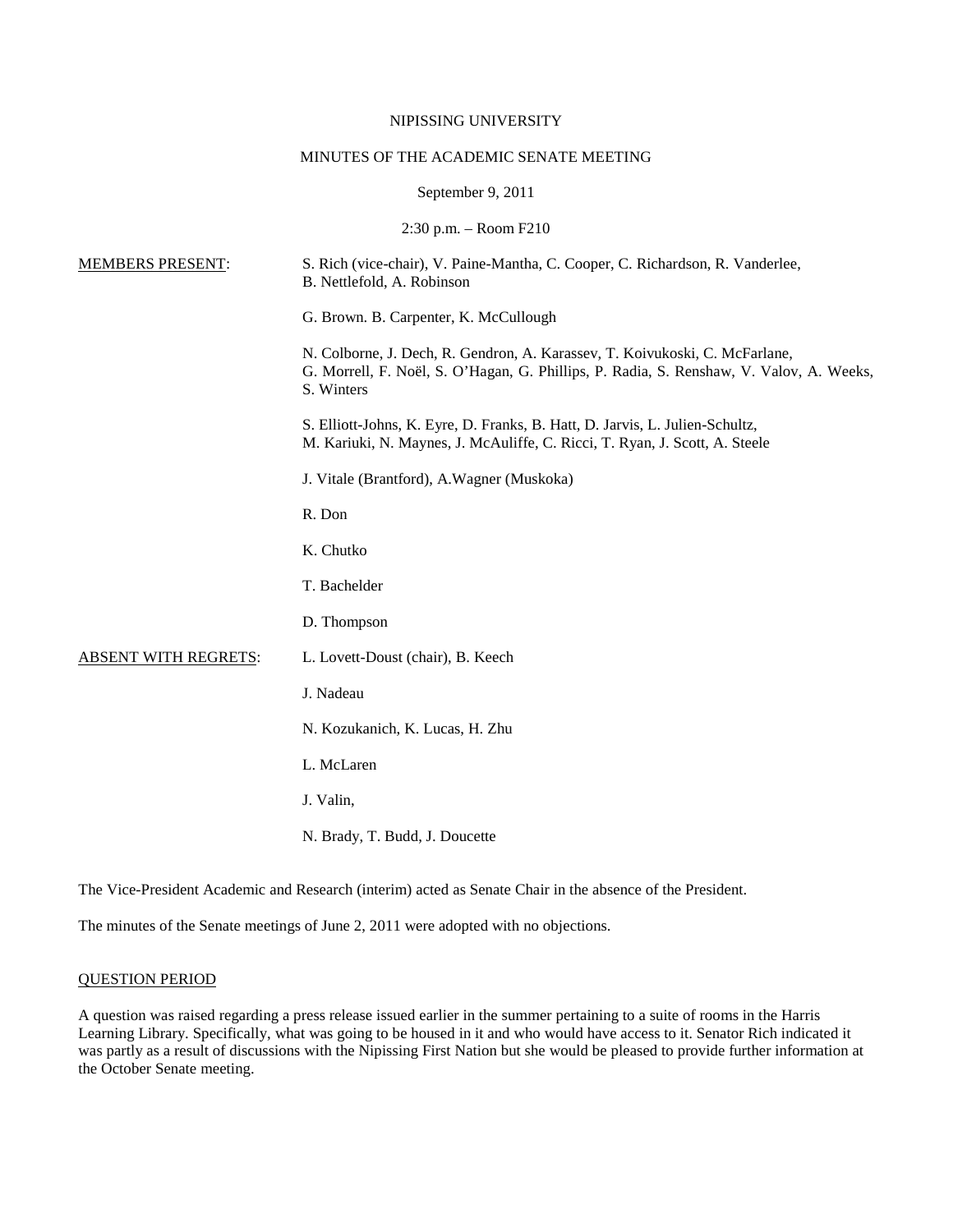In response to a question regarding the status of the search for a Vice-President Academic and Research, it was noted that the committee will be meeting early next week.

Another question was brought forward regarding how candidates are assessed for the Schulich Teaching Fellowships. The Director of the Centre for Teaching and Flexible will outline the criteria at the October Senate meeting. Congratulations were extended to Senator Hatt and Dr. Ann-Barbara Graff on being the successful recipients from the first competition.

Now that the old library has been vacated, there was an inquiry as to what will be happening with that space. Senator Paine-Mantha noted that two new classrooms have been put into the vacated library and an RFI has been issued to retain a space designer who can recommend the best use of this area. She reminded senators that some of that space is shared with Canadore College. Preliminary discussions indicate that the campus bookstore and the health centre may utilize some of it.

Technical support for faculty websites already in existence was raised as an issue. Dr. Carter, Director of the Centre for Flexible Teaching and Learning indicated that currently, CFTL is in the process of hiring a new learning systems technologist. She added that in the meantime, FASS is assisting with basics.

A question was raised regarding an e-mail sent out earlier this week from Human Resources outlining changes to administrative personnel and the absence of job postings. In particular, the question was with reference to the new Registrar. Senator Rich reminded senators that this was a human resources matter and not a matter for Senate discussion. She indicated that these changes should be celebrated in that they will utilize the strength that each person will bring to their new position. She noted that the internal employee who was the successful candidate for the position of Director of Student Services and Development resulted in a new vacancy. This was the opportunity to do some succession planning and provide professional development opportunities for other administrators. Senator Rich also indicated that the Registrar, Library and CFTL will be reporting directly to the Vice-President Academic and Research.

# REPORTS of STANDING COMMITTEES and FACULTY or UNIVERSITY COUNCILS

### Senate Executive Committee

# June 24, 2011 Report

MOTION 1: Moved by S. Rich, seconded by C. McFarlane that the Report of the Senate Executive Committee dated June 24, 2011 be received. CARRIED

# September 1, 2011 Report

MOTION 2: Moved by S. Rich, seconded by G. Phillips that the Report of the Senate Executive Committee dated September 1, 2011 be received. CARRIED

#### OTHER BUSINESS

Senator Rich provided an oral report on tenure and promotion for 2010-11.

#### AMENDMENTS of BYLAWS

#### Notices of Motion

- **Notice of Motion** (regarding the dissolution of the Academic Planning Committee, Article 9.2)
- **Notice of Motion** (regarding the dissolution of the Program Review and Appraisals Subcommittee, Article 9.2.2)
- **Notice of Motion** (regarding the creation of the Planning and Priorities Committee, Article 9.2)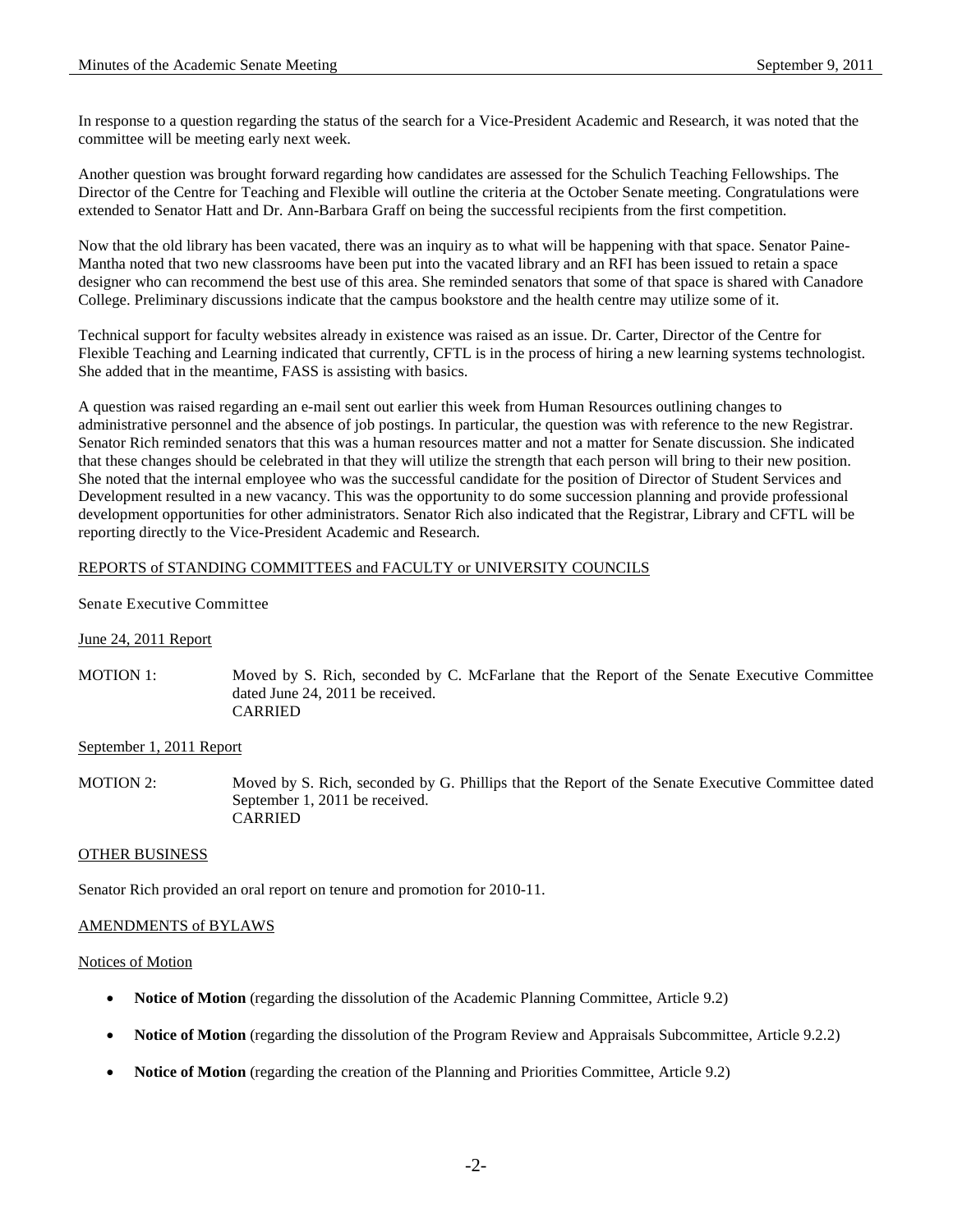- **Notice of Motion** (that all references to the Academic Planning Committee and the Program Review and Appraisals Subcommittee in the Senate bylaws be changed to read Planning and Priorities Committee)
- **Notice of Motion** (regarding changes to Article 9.3(ii) to read): "to consider for approval and conveyance to PPC and/or Senate, reports and recommendations of the Faculty Councils regarding changes or additions to undergraduate curriculum, including proposals for Stage 2 (Curriculum) after approval of new undergraduate programs prepared in accordance with the *IQAP Approval Process*, as required in the provincial *Quality Assurance Guidelines.*"
- Notice of Motion (regarding changes to Article 10.1.1(c)(i) to read): "proposals for Stage 2 approval of new undergraduate programs prepared in accordance with the *Nipissing University IQAP*, as required in the provincial *Quality Assurance Guidelines"*
- **Notice of Motion** (regarding the dissolution of the Continuing and Distance Education Subcommittee, Article 9.5.5)
- **Notice of Motion** (regarding two additions to the terms of reference of the Teaching and Learning Committee Article 9.5) as follows:
	- (v) to engage in on-going review, needs assessment and policy development in all matters related to continuing education and the development, delivery and review of courses delivered at a distance, and to make recommendations as necessary and appropriate to Senate;
	- (vi) to encourage best practices in distance education by continuing to assess the appropriateness and effectiveness of various delivery modes.
- **Notice of Motion** (regarding a name change in Article 9.5(c)(ii) as follows: from the Office of Instruction and Learning" to the "Centre for Flexible Teaching and Learning."

# ELECTIONS

• Elect one faculty Senator to serve on the search committee for a Director to the School of Nursing

Elected: **B. Carpenter**

# REPORTS FROM OTHER BODIES

#### Board of Governors

Senator Bachelder reported that at the most recent meeting of the Board, held on June 2, an update on the strategic planning process was provided. He indicated that the President was pleased to report that the first of the Action Planning Teams (APTs) have begun to report back through presentations to the University Management Group. The APTs will present their reports in a public forum setting to be followed by a response from the Executive Administration.

At the June 2 meeting, the Board approved the 2011-12 operating budget with an overall deficit of \$670K.

The orientation for new members of the Board will be held on September 17 followed by the Board annual dinner on September 20. The first meeting of the Board is October 6. The Board retreat will be held in late October.

#### Alumni Advisory Board

Senator Thompson reminded senators of the Homecoming activities running from September 30 to October 2. The Alumni Awards reception is the evening of September 30.